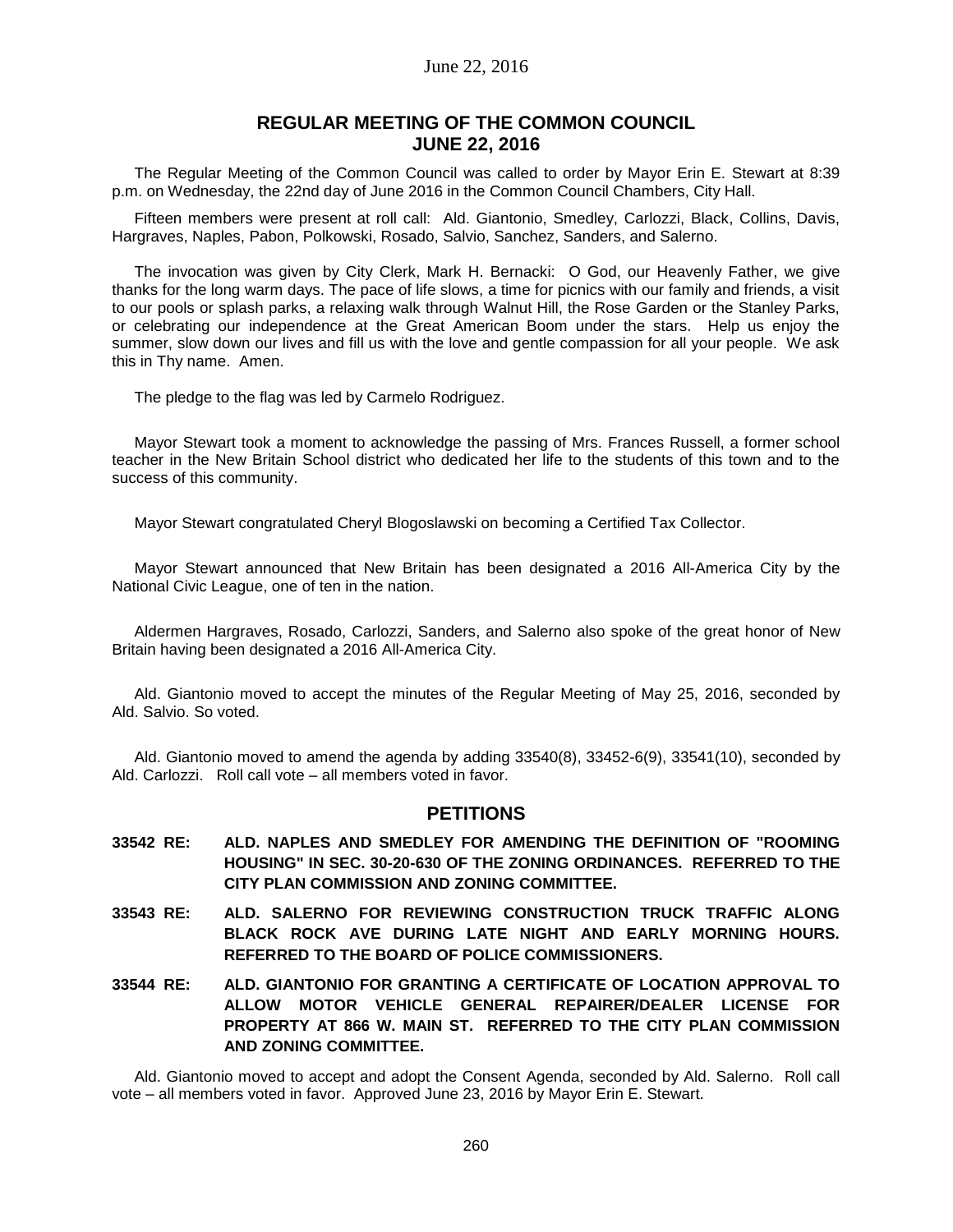# **CONSENT AGENDA**

# **CITY CLERK**

#### **33529 RE: CLAIMS FOR INJURIES AND/OR PROPERTY DAMAGE**

To Her Honor, the Mayor, and the Common Council of the City of New Britain: the undersigned beg leave to report the following:

#### CLAIMANTS NAME

• Singh, Gurpreet

Mark H. Bernacki City Clerk

## **PURCHSING DEPARTMENT**

### **33530 RE: PARK CONCESSION RIGHTS FOR THE PARKS DEPARTMENT**

To Her Honor, the Mayor, and the Common Council of the City of New Britain: the undersigned beg leave to report the following:

Public Bid No. 3867 was solicited and received in accordance with the Purchasing Ordinances of the City of New Britain for Park Concession Rights at various City Parks. Under the terms of this public bid, bidders were to offer payment to the City for the right to provide concession services at various City Parks.

Invitations to bid were solicited and the bid was duly advertised in the New Britain Herald, the City and State of Connecticut's Department of Administration Services websites and mailed to twenty (20) Concession Companies. The Purchasing Agent did not receive any letters from the Concession Companies on the mailing list who indicated they could not provide a response to the bid request. Only one (1) response was received. The response received is on file in Town Clerk's Office.

The bid received was reviewed for conformance to specifications by the Parks, Recreation and Community Services Department's Administration and the Purchasing Agent. Plagia Company, Inc of Waterbury, CT was awarded the Park Concession Rights for Chesley Park, A.W. Stanley Park, Stanley Quarter Park, Washington Park, Willow Street Park, Walnut Hill Park and Willow Brook Pool the last time it was put out to Bid in 2015. Therefore the Director of the Parks, Recreation and Community Services Department is recommending that Plagia Company, Inc of Waterbury, CT be awarded the Concession Rights for Chesley Park, A.W. Stanley Park, Stanley Quarter Park, Washington Park, Willow Street Park, Walnut Hill Park and Willow Brook Park who offered a payment of \$1,025.00 to the City for the Concession Rights to these Parks.

RESOLVED: That the Purchasing Agent is hereby authorized to grant Plagia Company, Inc of Waterbury, CT the concession rights for Chesley Park, A.W. Stanley Park, Stanley Quarter Park, Washington Park, Willow Street Park, Walnut Hill Park and Willow Brook Park in accordance with the payment, terms and specifications of Public Bid No. 3867.

> Jack Pieper Purchasing Agent

#### **33531 RE: REVALUATION SERVICES FOR THE ASSESSORS OFFICE**

To Her Honor, the Mayor, and the Common Council of the City of New Britain: the undersigned beg leave to report the following:

Public Bid No. 3883 was solicited and received in accordance with the Purchasing Ordinances of the City of New Britain for the October 1, 2017 reappraisal and revaluation of all taxable and exempt real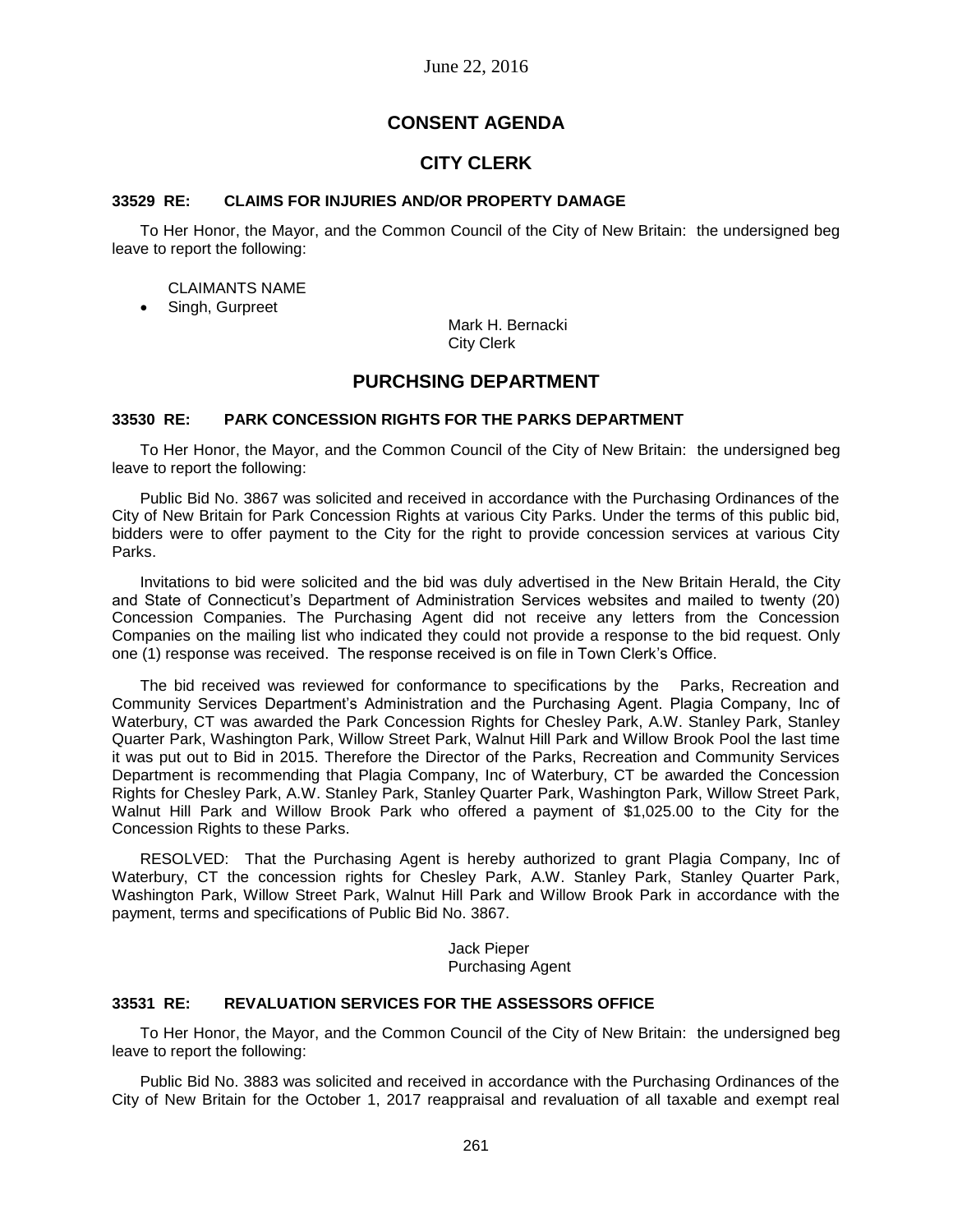property located within the corporate limits of the City of New Britain for the Assessor's Office. Options for litigation and photo re-imaging of all taxable and exempt real property were also sought in the bid process. Funding is available for the purchase within the Assessor's Office account number 001107001- 5331, Professional Services.

Invitations to bid were solicited to all companies certified by the State of Connecticut to perform real property revaluations, and the bid was duly advertised in the New Britain Herald Newspaper, the City and State of Connecticut's Department of Administration Services website and mailed to twenty-nine (29) revaluation firms. The Purchasing Agent did not receive any letters from the Revaluation Firms on the mailing list who indicated they could not provide a response to the bid request. The responses received are on file in Town Clerk's Office.

The bid responses were reviewed for conformance to specifications by the City Assessor and the Purchasing Agent. Respondents were rated on the following selection criteria:

- Responsiveness of written proposal to the purpose and scope of project.
- Prior experience in performing revaluation on Vision Appraisal software.
- Cost of work to be done.
- Reputation and professional qualifications of the company and any specific individuals proposed to be assigned to the project; experience with governmental entities in the completion of similar programs; financial condition of the company; nature and size of the company's organization and labor force adequate to perform the work competently and on schedule.
- Determination by the City that the company has the ability to complete the project successfully.

Therefore, the City Assessor has recommended that the bid be awarded to Municipal Valuation Services, LLC of Fairfield, CT who met all of the bid specifications. Municipal Valuation Services, LLC has performed these revaluation services for other City Municipalities in the State of Connecticut.

RESOLVED: That the Purchasing Agent is hereby authorized to issue a standing purchase order and enter into a contract with Municipal Valuation Services, LLC of Fairfield, CT in the amount of \$427,200.00 for professional services to be provided in connection with the October 1, 2017 grand list reappraisal and revaluation of all taxable and exempt real property located within the corporate limits of the City of New Britain in accordance with the terms and conditions of Public Bid No. 3883.

> Jack Pieper Purchasing Agent

# **FINANCE DEPARTMENT**

### **33532 RE: LINE ITEM TRANSFERS APRIL 19, 2016 THRU JUNE 13, 2016**

To Her Honor, the Mayor, and the Common Council of the City of New Britain: the undersigned beg leave to report the following:

In accordance with the city of New Britain ordinance of Article VII – Finance, Section 2-494(3), the following departments have transferred monies from one line item to another within their departmental budget (total department budget has not changed). Each transfer will be continuously numbered from month to month throughout the fiscal year. This report represents the transfers executed by the mayor in accordance with the aforementioned ordinance for the period ending June 13, 2016

| 7. | Department:               | <b>Common Council</b> |                                                |  |
|----|---------------------------|-----------------------|------------------------------------------------|--|
|    | From:                     | 001101001-5611        | (Office Supplies)                              |  |
|    | To:                       | 001101001-5610        | (Postage, Copies & Scans)                      |  |
|    | Amount:                   | \$123.00              |                                                |  |
|    | <b>Brief Description:</b> |                       | Funds needed for Arch Area Zone Change mailing |  |
| 8. | Department:               | Mayor                 |                                                |  |
|    | From:                     | 001105001-5877        | (Administrative)                               |  |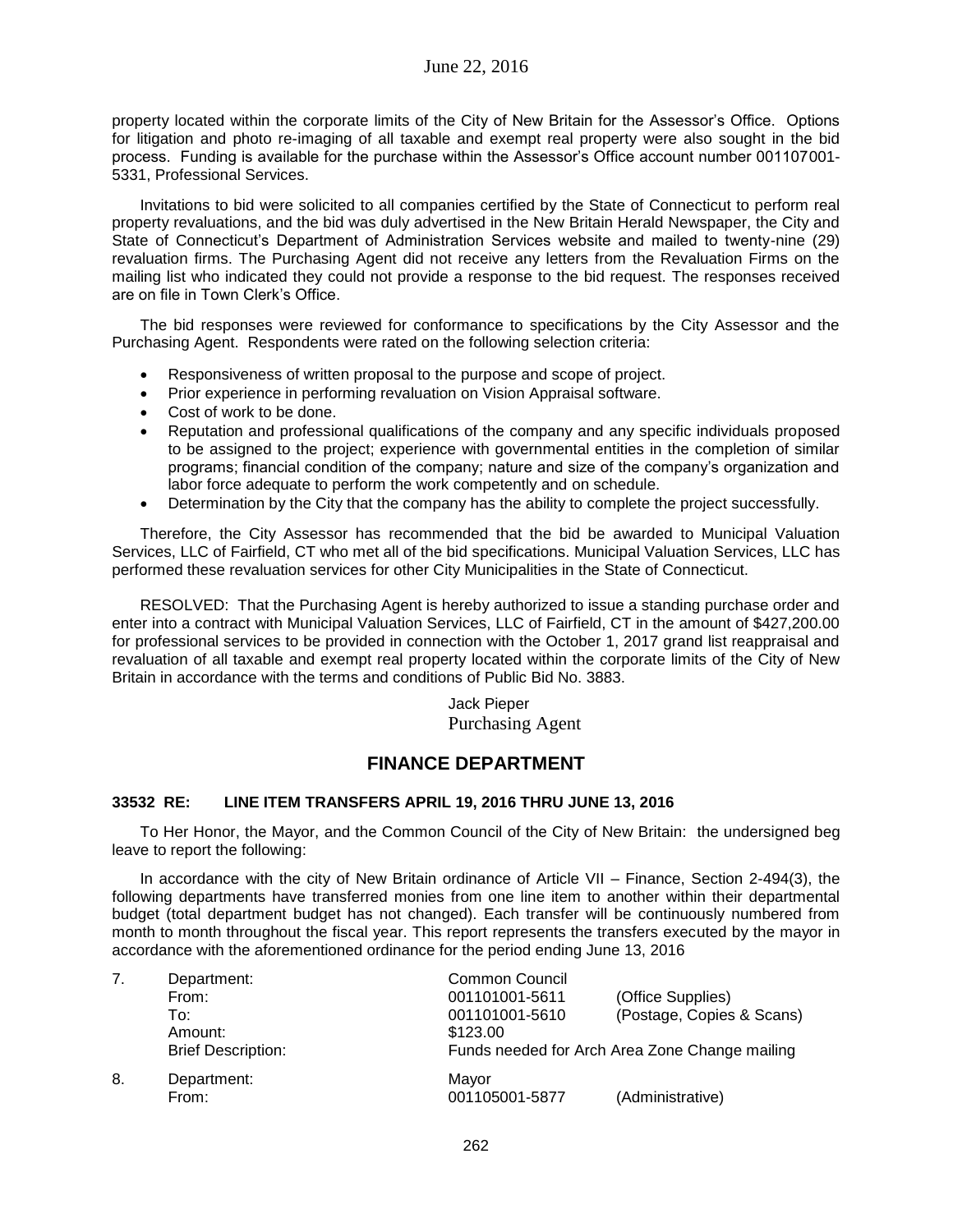Amount: \$2,000.00

9. Department: Mayor Amount: \$400.00

To: 001105001-5412 (Telecommunications) Brief Description: Funds needed for telecommunication expenses – Nutmeg TV Insufficient funds budgeted previous year From: 001105001-5610 (Postage, Copies & Scans) To: 001105001-5412 (Telecommunications)

Brief Description: Funds needed to telecommunication expenses – Nutmeg TV Insufficient funds budgeted previous year

> Lori Granato Finance Director

# **TAX COLLECTOR**

### **33533 RE: TAX ABATEMENTS, CORRECTIONS AND REFUNDS**

To Her Honor, the Mayor, and the Common Council of the City of New Britain: the undersigned beg leave to report the following:

The Collector of Taxes has referred a list of tax abatements, corrections and refunds. Acceptance and adoption is respectfully recommended.

> Cheryl S. Blogoslawski Tax Collector

# **CONSOLIDATED COMMITTEE**

### **33522-1 PROPOSED AMENDMENT TO THE ORDINANCES REGARDING PAYMENT FOR USE OF SPECIAL POLICE DUTY**

To Her Honor, the Mayor, and the Common Council of the City of New Britain: the undersigned beg leave to report the following:

The Common Council Consolidated Subcommittee held a regular meeting on Thursday, June 16, 2016, at 7:00 PM in Council Chambers, to which was referred the matter of item #33522, proposed amendment to the Code of Ordinances Sec. 20-71 regarding payment for use of special police duty. The Consolidated Subcommittee voted to accept and refer back to the Common Council with a favorable recommendation.

> Alderman Tremell Collins Chair

# **RESOLUTION RETURNED FROM COMMITTEE**

## **33522-2 AMENDMENT TO SEC. 20-71 OF THE ORDINANCES – PAYMENT FOR USE OF SPECIAL POLICE DUTY**

To Her Honor, the Mayor, and the Common Council of the City of New Britain: the undersigned beg leave to recommend the adoption of the following:

Resolution Summary: PURPOSE. To amend Section 20-71 of the City of New Britain Ordinances to charge a late fee and all costs associated with the collection of special police duty assignments for unpaid invoices that are outstanding for more than 30 days after the date of service. In addition to prohibit delinquent vendors from being awarded a bid on City projects until their balances are current.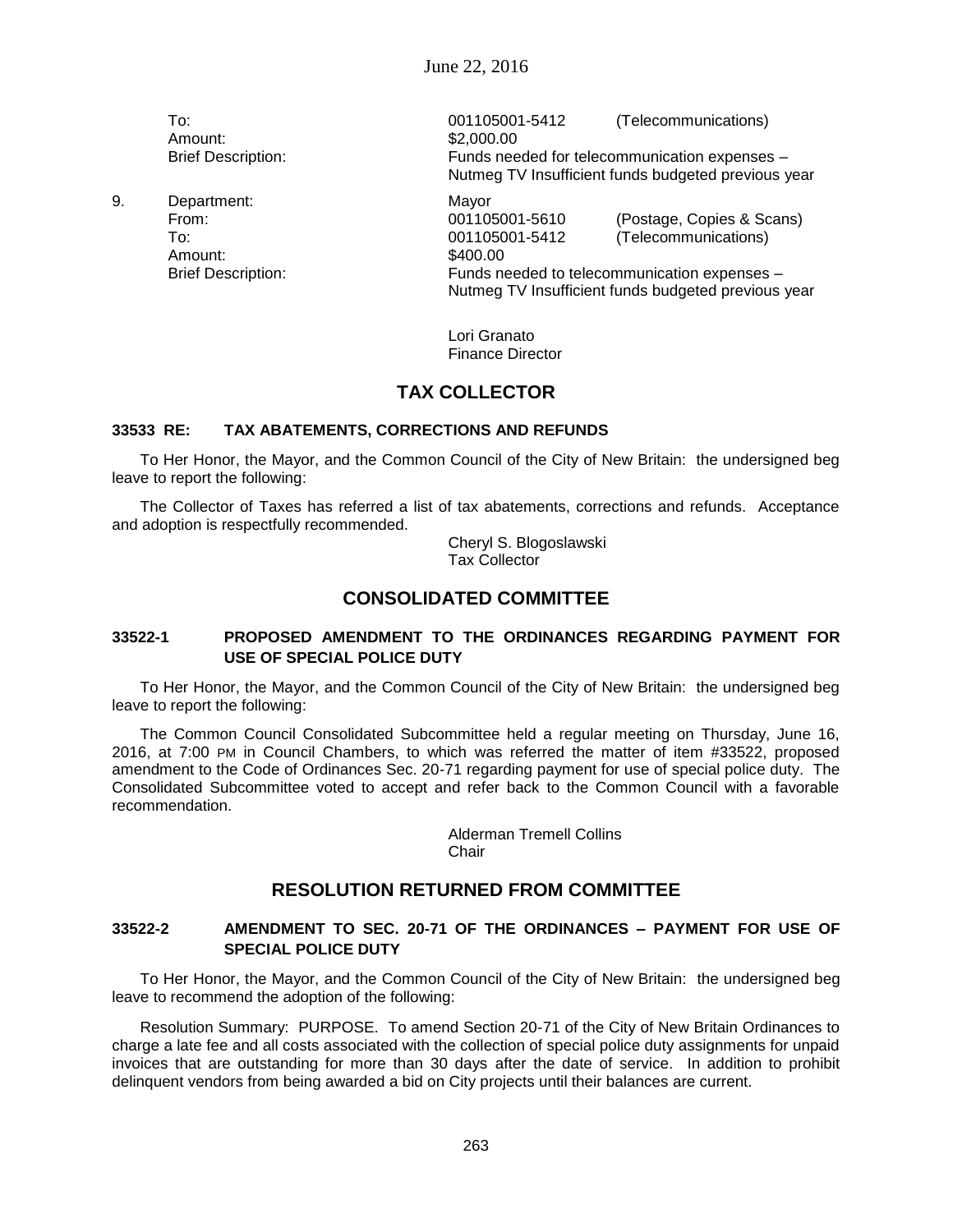WHEREAS, the basic duties of the Police Department include the maintenance of public order, the protection of life and property, the enforcement of the law, the reduction of crime and the provision of services necessary to meet the needs of the community. In addition to these obligations, the Police Department provides the additional community service of special duty police officers to maintain safety at events and construction and utility worksites;

WHEREAS, the purpose of this resolution is to increase the collection rate of police special duty billings, improve cash flow, substantially reduce the outstanding balance due to delinquent vendors, and prohibit delinquent vendors from being awarded bids on City projects until their balances are current; NOW THEREFORE

BE IT ORDAINED BY THE COMMON COUNCIL OF THE CITY OF NEW BRITAIN that Chapter 20, Article 2, Division 5, Section 20-71 of the Code of Ordinances be amended to read as follows (inserted text appears in underline; deleted text appears in strikethrough; new sections begin with the word [new]

Sec. 20-71. Payment for use of special police duty.

Such services shall be rendered only to those who shall have signed an agreement as provided by the board of commissioners and shall have paid in advance in cash, bank, personal, business or certified check the rates prescribed by the board of police commissioners. The fee for such services shall be an amount equal to the compensation to which a police officer is entitled pursuant to the provisions of the collective bargaining agreement between the City of New Britain and Local 1165 as of the date such services are provided plus a surcharge to thirty (30) per cent of such amount to cover costs of administration involved in providing such services, and an additional fee for the assignment of a police vehicle in conjunction with the special duty assignment in the amount of one hundred dollars (\$100.00) per four-hour period of any part thereof. The chief of police is authorized to grant extended terms of payment for good cause to commercial vendors who have established credit history with the city. Extended terms may be revoked by the chief of police at his discretion for failure to make payments within twenty (20) days of billing.

The City shall add to the amount owed interest at the rate of one and one half percent, per month, from the due date if payment is not made within thirty (30) days after it shall have become due. If a collection action is required, the delinquent contractor shall be responsible for all costs and expenses including attorney fees. In addition, any delinquent contractor may be disqualified from bidding on and being awarded contracts with the City of New Britain until such delinquency and related charges are paid.

> Ald. Carlo Carlozzi Jr. - Finance Liaison Ald. Daniel Salerno - Finance Liaison

Ald. Carlozzi moved to accept and adopt, seconded by Ald. Sanders. So voted. Approved June 23, 2016 by Mayor Erin E. Stewart.

# **NEW BUSINESS**

# **RESOLUTIONS**

## **33534 RE: THE PURCHASE OF 9,000 TONS OF TREATED ROAD SALT FROM DRVN - DURING THE PERIOD OF 7/1/16 - 7/1/19**

To Her Honor, the Mayor, and the Common Council of the City of New Britain: the undersigned beg leave to recommend the adoption of the following:

WHEREAS, The Public Works Department is responsible for the removal of snow from the City streets to minimize the hazards caused by slippery road conditions for motorists, especially emergency vehicles:

WHEREAS, The treatment of roads with treated road salt is essential for keeping road hazards to a minimum during snow and ice storms;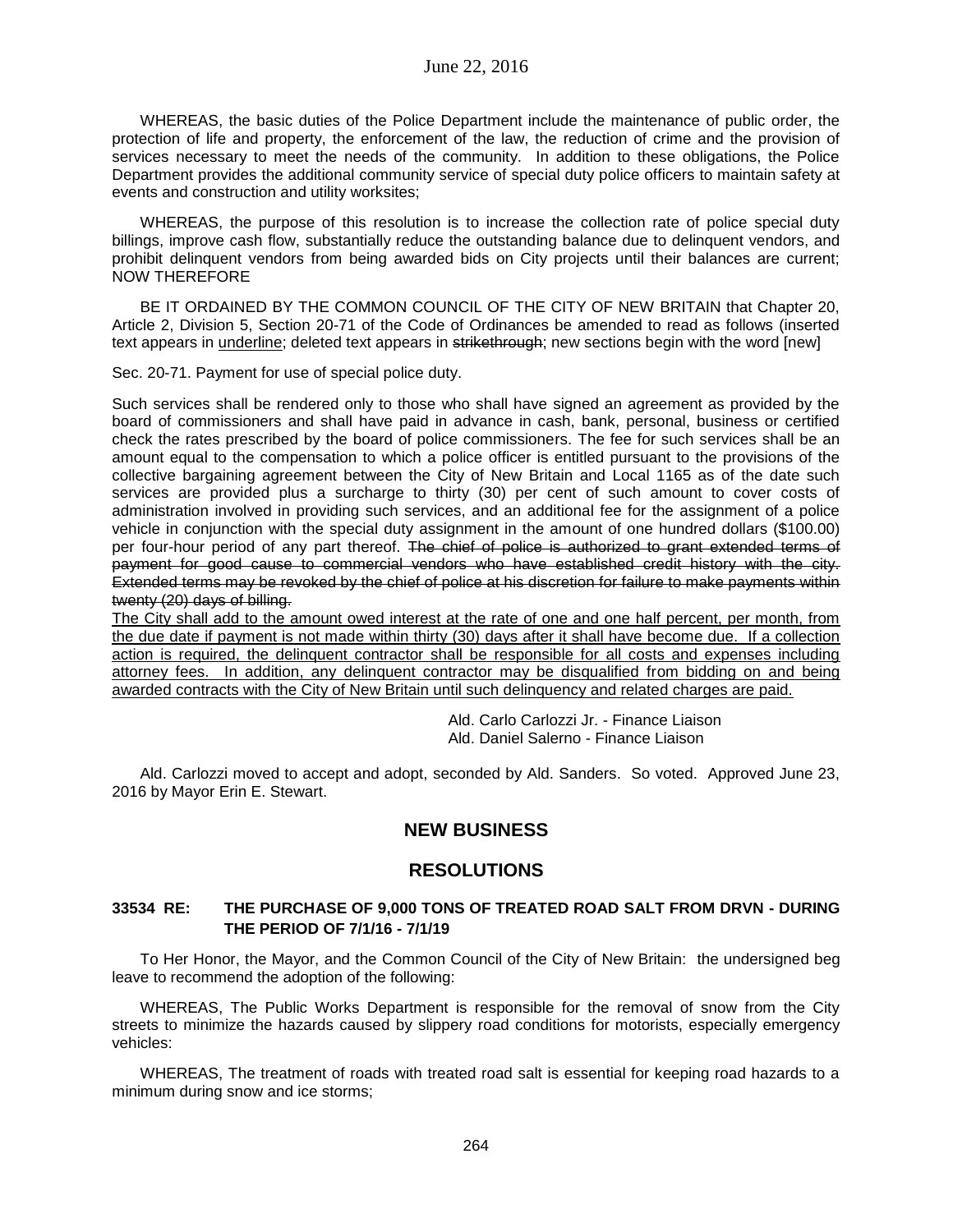WHEREAS, The City solicits bids for the purchase of approximately 3,000 tons of treated road salt each season;

WHEREAS, The low bidder for the 2015-2016 winter season was DRVN of Wethersfield CT;

WHEREAS, DRVN is offering municipalities a fixed rate proposal which maintains the 2015-2016 rate of \$83.50 per ton for the period of July 1, 2016 thru July 1, 2019 with a guaranteed purchase by the City of 3,000 tons per season. This per ton price includes delivery fees, averting increases due to escalating fuel prices;

WHEREAS, The Department of Public Works was satisfied with the quality of the material and the service provided by DRVN during the 2015-2016 winter season;

WHEREAS, Funding is available annually in account 001315007-5659;

RESOLVED: The Purchasing Agent is authorized to enter into a contract with DRVN for the purchase of 9,000 tons of treated road salt at the price of \$83.50 per ton during the period of July 1, 2016 – July 1, 2019.

> Alderman Don Naples Alderman Jim Sanders, Jr.

Ald. Sanders moved to accept and adopt, seconded by Ald. Collins. So voted. Approved June 23, 2016 by Mayor Erin E. Stewart.

### **33535 RE: BUDGET AMENDMENT - FIREWORKS FUND \$50,000**

To Her Honor, the Mayor, and the Common Council of the City of New Britain: the undersigned beg leave to recommend the adoption of the following:

PURPOSE: To authorize the Mayor to sign a contract, all permits, and firework documents related to the firework show on July 4, 2016. In addition the City has a fiscal year that ends at June 30<sup>th</sup> and a new fiscal year begins on July  $1^{st}$ . The Finance Department needs time to process the payment for July 4th, but the July  $4^{th}$  Fireworks budget money is not available until July 1<sup>st</sup> of FY 17. Due to the timing of this transaction happening at fiscal year end, the cost of the July 4, 2016 fireworks celebration will come out of Fund 256, the on-going Fireworks Fund.

Whereas, the City of New Britain went out to bid for a firework show with Public Bid #3857, and

Whereas, the Parks, Recreation and Community Services administration has analyzed the bids that were received and interviewed the most responsible bidder and recommended Pyrotecnico out of New Castle, Pennsylvania with a \$25,000 bid, and

Whereas, Pyrotecnico offered the largest number of shells and sizes as desired by the Parks, Recreation and Community Services Department, and

Whereas, there is \$50,000 set aside for this purpose in the FY 17 General Fund Budget in 001625101-7010 Transfer Out to Other Funds,

Therefore, Be It Resolved, that the Fireworks Fund budget be amended for this purpose as follows:

| Increase Revenues:     |                                             |     |        |
|------------------------|---------------------------------------------|-----|--------|
| 256417006-6001         | Fireworks Fund - Transfer from General Fund | S   | 50,000 |
|                        |                                             | \$  | 50,000 |
| Increase Expenditures: |                                             |     |        |
| 256417006-5122         | Fireworks Fund – Overtime                   | \$. | 23,000 |
| 256417006-5807         | Fireworks Fund $-$ July $4th$ Fireworks     | \$  | 25.000 |
| 256417006-5897         | Fireworks Fund - Miscellaneous              | \$  | 2,000  |
|                        |                                             | \$  | 50,000 |
|                        |                                             |     |        |

Alderwoman Shirley A. Black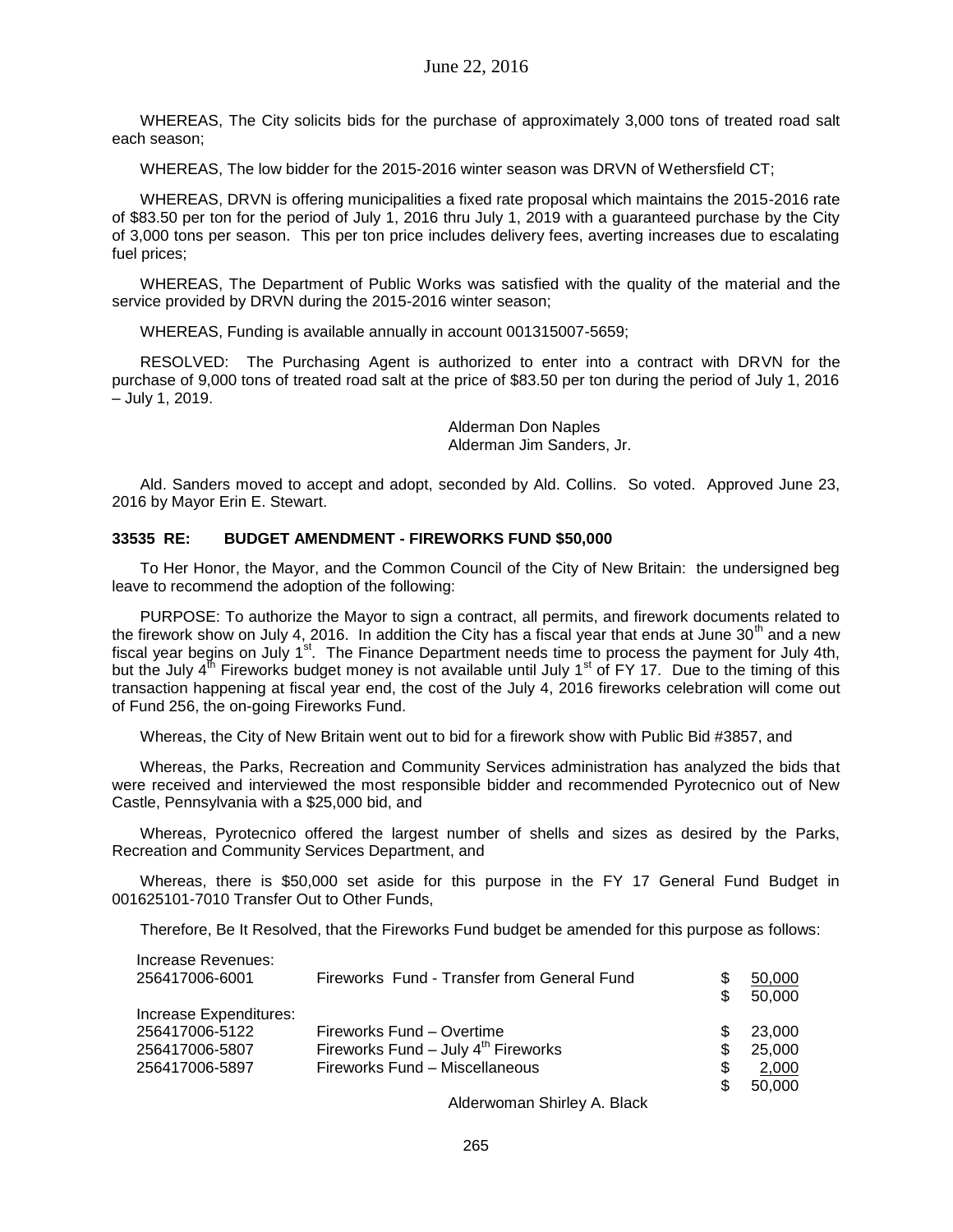Alderman Jerrell Hargraves Alderman Daniel Salerno Alderman Louis Salvio

Ald. Salerno moved to accept and adopt, seconded by Ald. Hargraves. Roll call vote – all members voted in favor. So voted. Approved June 23, 2016 by Mayor Erin E. Stewart.

## **33536 RE: THE SALE OF PATTON BROOK WELL BY THE BOARD OF WATER COMMISSIONERS TO THE BOARD OF WATER COMMISSIONERS OF THE TOWN OF SOUTHINGTON FOR NOT LESS THAN \$1,000,000**

To Her Honor, the Mayor, and the Common Council of the City of New Britain: the undersigned beg leave to recommend the adoption of the following:

WHEREAS, the City of New Britain and Board of Water Commissioners lease the Patton Brook Well located in Southington, Connecticut to the Board of Water Commissioners of the Town of Southington; AND

WHEREAS, Patton Brook Well has been verified to be Class I Water Company Land by the Connecticut Department of Public Health, Water Supplies Section; AND

WHEREAS, the Board of Water Commissioners of the Town of Southington has offered to purchase the Patton Brook Well; AND

WHEREAS, in connection with the proposed sale, the City of New Britain Board of Water Commissioners is required to relinquish its diversion registration of 1.207 million gallons per day permitted withdrawal capacity and all riparian rights for this parcel to Southington; AND

WHEREAS, the City of New Britain Board of Water Commissioners will be required to obtain the approval of the Connecticut Department of Public Health, Water Supplies Section to sell Patton Brook Well because it is Class I Water Company Land; AND

WHEREAS, Section 15-4(x) authorizes the City of New Britain to sell water property it no longer needs subject to approval of the Board of Water Commissioners and Common Council; AND

WHEREAS, the City of New Britain Board of Water Commissioners voted at its Meeting of June 7, 2016 to sell the Patton Brook Well to the Board of Water Commissioners of the Town of Southington, and to forward the sale to the Mayor and Common Council with a favorable recommendation for their approval; AND

WHEREAS, Mayor Erin E. Stewart has approved the sale of Patton Brook Well and recommends it to the Common Council of the City of New Britain; therefore, be it

RESOLVED, that the Common Council of the City of New Britain hereby approves the sale of Patton Brook Well by the City of New Britain Board of Water Commissioners to the Board of Water Commissioners of the Town of Southington for a purchase price of not less than One Million & 00/l00 (\$1,000,000.00) Dollars and the Mayor and the Chairman of the City of New Britain Board of Water Commissioners are hereby authorized to execute any and all documents necessary for the conveyance of said property.

#### Alderman Jamie Giantonio

Ald. Giantonio moved to accept and refer to the Committee on Planning, Zoning and Housing, seconded by Ald. Smedley. So voted. Approved June 23, 2016 by Mayor Erin E. Stewart.

### **33537 RE: JULY - RECREATION AND PARKS MONTH**

To Her Honor, the Mayor, and the Common Council of the City of New Britain: the undersigned beg leave to recommend the adoption of the following: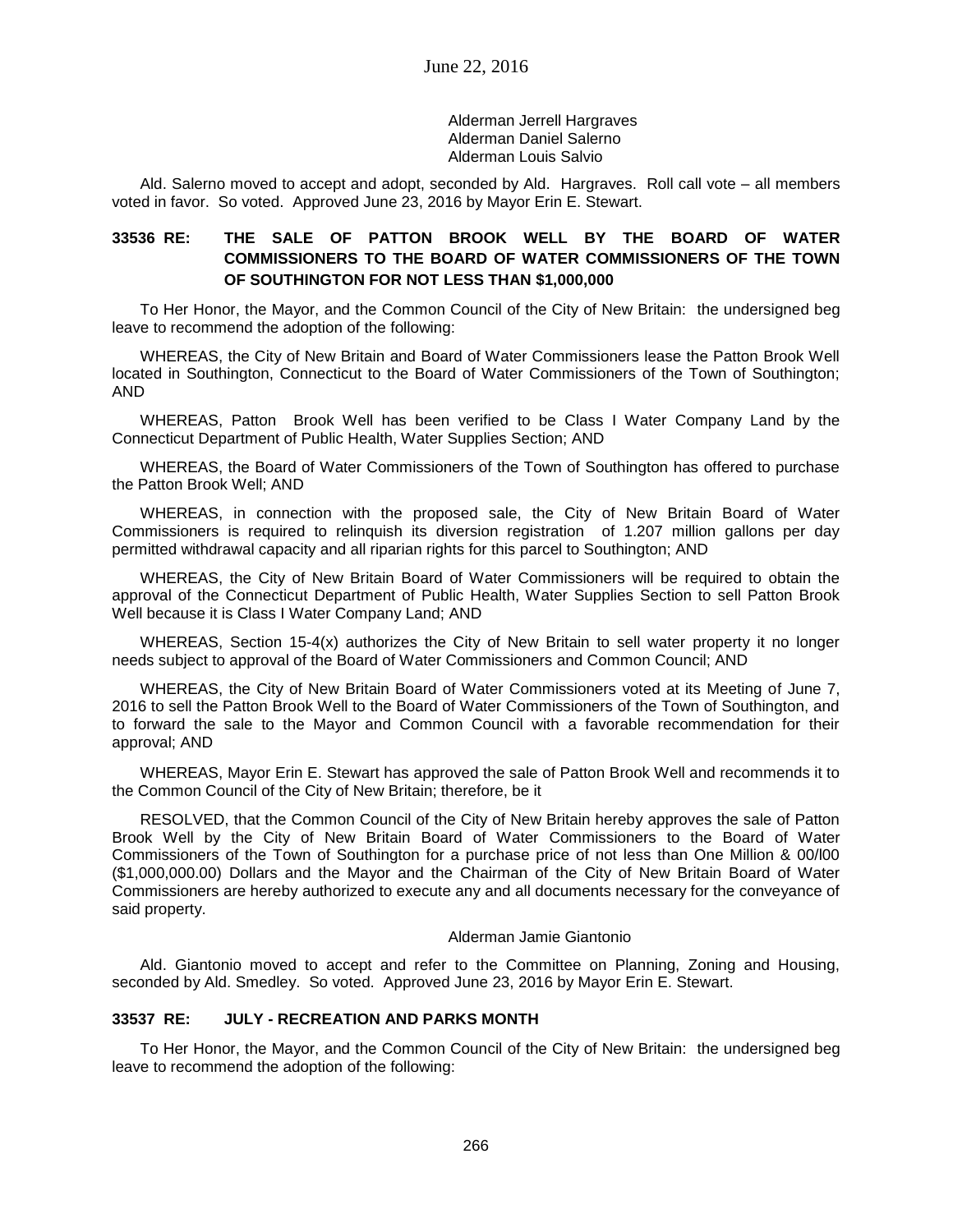Resolution Summary: It's July—the kickoff of the summer season. It's time to enjoy what our New Britain Parks, Recreation, and Community Services Department offers. Play your favorite sport, visit the outdoors, spend time with family and friends, or just kick back and relax in your favorite park. That's why the National Recreation and Park Association has designated July as Recreation and Parks Month.

WHEREAS, The New Britain Parks, Recreation, and Community Services Department brings visibility to parks and recreation, and quality sports programs, and

WHEREAS, Parks, recreation activities, community services programs, and leisure experiences provide opportunities for young people to live, grow, and develop into contributing members of society, and

WHEREAS, parks and recreation creates lifelines and grows life experiences for people of all ages in our community, and

WHEREAS, the New Britain Parks, Recreation, and Community Services Department generates opportunities for people to come together and experience a sense of community through fun recreational pursuits, and special events, and

WHEREAS, with the help of the Mayor and Common Council, the Department has been able to move forward with various park improvements such as the ADA rehabilitation at Veterans Stadium, improvements to New Britain Stadium and Beehive Stadium, the development of a master plan to redesign of AW Stanley Park, and the grand opening of the new Red nine at Stanley Golf Course.

WHEREAS, parks, recreation, and community services agencies provide outlets for physical activities, socialization and stress reducing experiences, and

WHEREAS, parks, playgrounds, pools, senior center programs, camp totalrec, stadiums, sports fields, golf courses, after school programs, concerts, schools, Major League sporting events, open spaces, and historic sites make a community attractive and desirable place to live, work, play, and visit to contribute to our ongoing economic vitality, and

WHEREAS, parks, greenways, and open space provide a welcome respite from our fast paced, high tech lifestyles while protecting and preserving our natural environment, and

WHEREAS, the New Britain Parks, Recreation and Community Services initiative of "The Benefits are Endless" is demonstrated in four major areas: benefits to the individual, community, environment and economy, NOW, THEREFORE BE IT

RESOLVED, that we announce that July is Recreation and Parks Month and encourage all citizens to celebrate by participating in one or more of the hundreds of activities offered by the New Britain Parks, Recreation, and Community Services Department.

> Alderwoman Shirley Black Alderman Daniel Salerno Alderman Jerrell Hargraves Alderman Louis Salvio

Ald. Hargraves moved to accept and adopt, seconded by Ald. Polkowski. So voted. Approved June 23, 2016 by Mayor Erin E. Stewart.

### **33538 RE: AMENDMENTS TO RULES OF THE CIVIL SERVICE COMMISSION**

To Her Honor, the Mayor, and the Common Council of the City of New Britain: the undersigned beg leave to recommend the adoption of the following:

RESOLUTION SUMMARY: PURPOSE. To approve amendments to the Rules of the Civil Service Commission.

WHEREAS, The Civil Service Commission of the City of New Britain has adopted Merit Rules, known as the Rules of the Civil Service Commission; and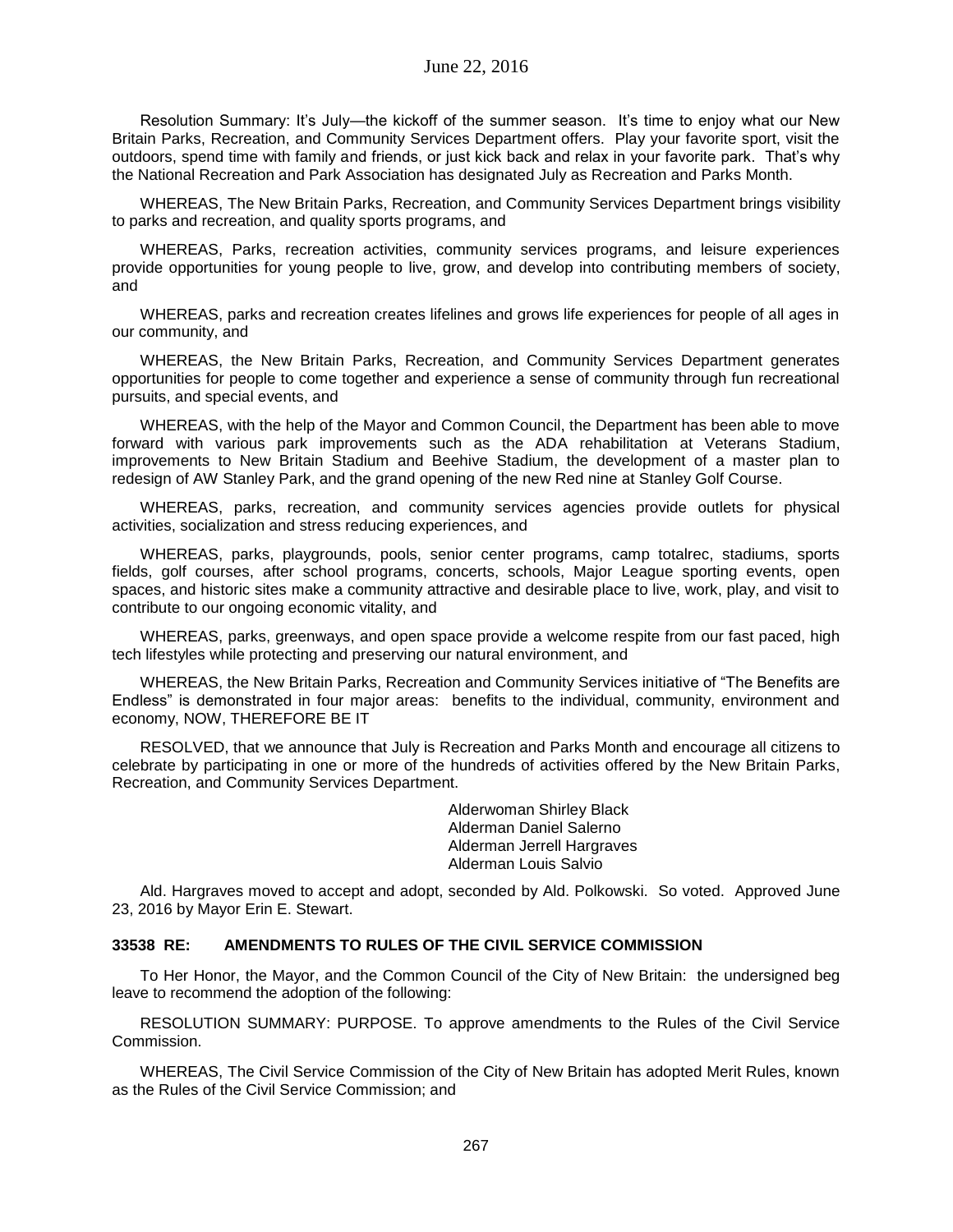WHEREAS, the Merit Rules have been updated on a number of occasions; and

WHEREAS, the Civil Service Commission has been working to update the Merit Rules to address issues which have arisen related to the hiring process; and

WHEREAS, Rule 1(B) of the Rules of the Civil Service Commission requires approval by the Common Council of any amendments to the Rules of the Civil Service Commission; and

WHEREAS, the Civil Service Commission held a Public Hearing on these changes and approved these amendments on May 2, 2016; and

BE IT RESOLVED that the Common Council of the City of New Britain approve the amendments to the Rules of the Civil Service Commission. Amendments on file in Town Clerk's Office.

> Alderman Carlo Carlozzi, Jr. Alderman Kristian Rosado Alderman Louis Salvio Alderman Emmanuel Sanchez

Ald. Rosado moved to accept and refer to the Committee on Administration, Finance and Law, seconded by Ald. Salerno. So voted. Approved June 23, 2016 by Mayor Erin E. Stewart.

## **33539 RE: APPROVAL OF AGREEMENT BETWEEN THE CITY OF NEW BRITAIN AND UE LOCAL 222, CILU/CIPU, CILU#25 (PUBLIC SAFETY COMMUNICATORS)**

To Her Honor, the Mayor, and the Common Council of the City of New Britain: the undersigned beg leave to recommend the adoption of the following:

WHEREAS, The City of New Britain and UE Local 222 have concluded negotiations and reached a tentative agreement for a collective bargaining agreement covering the period July 1, 2015 to June 30, 2019; and

WHEREAS, UE Local 222 members have ratified the tentative agreement; and

WHEREAS, Action is required by the Common Council of the City of New Britain in accordance with Ordinances of the City of New Britain and Connecticut General Statutes; now therefore be it

RESOLVED, That the proposed agreement between the City of New Britain and UE Local 222 be and hereby is approved by the Common Council of the City of New Britain.

> President Pro Tem Jamie Giantonio Majority Leader Daniel Salerno

Ald. Giantonio moved to accept and adopt, seconded by Ald. Salerno. So voted. Approved June 23, 2016 by Mayor Erin E. Stewart.

## **33540 RE: AUTHORIZING THE PURCHASING AGENT TO ISSUE A PURCHASE ORDER FOR \$337,000 TO LENARD ENGINEERING INC. (LEI) – PROFESSIONAL SERVICES FOR THE WATER DEPT.**

To Her Honor, the Mayor, and the Common Council of the City of New Britain: the undersigned beg leave to recommend the adoption of the following:

WHEREAS, under the requirements of Section 1 of Public Act 16-61 – An Act Concerning an Environmental Study on a Change in Use of New Britain Water Company Lands the City of New Britain is required to retain an environmental consultant to complete a study of a change in use of our water company lands ; and,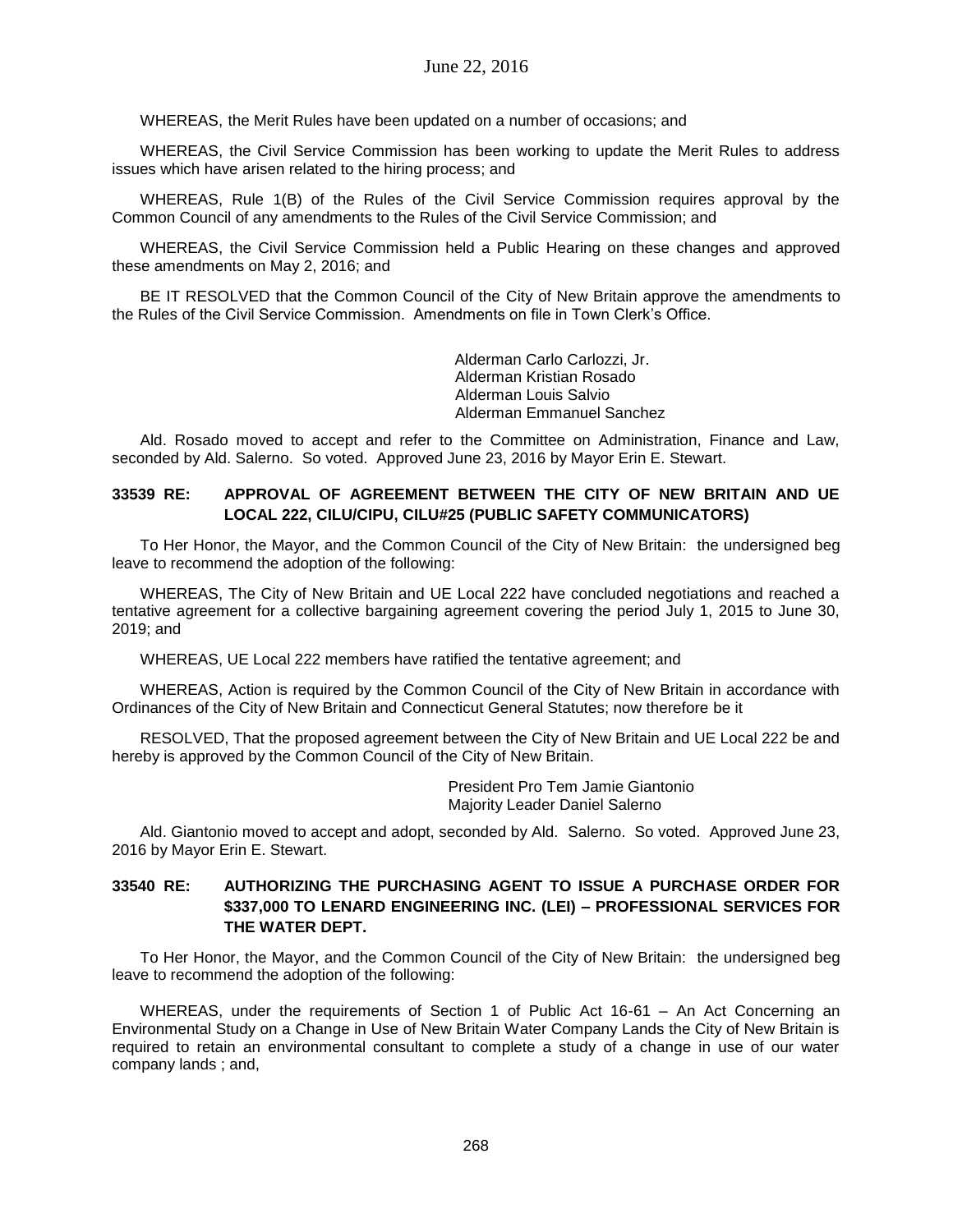WHEREAS, per the Act, the City of New Britain is required to ascertain that the Water Planning Council (WPC), in consultation with the Council on Environmental Quality (CEQ), find the environmental consultant we retain to complete a study of a change in use of our water company lands to be acceptable; and,

WHEREAS, the Water Department needs Consulting Engineering Assistance to conduct the appropriate water supply and environmental studies, surveys, field investigations and submit a written report on the results of such study; and,

WHEREAS, Lenard Engineering, Inc.(LEI), of Glastonbury, CT. is on the City's On-Call Architectural/Engineering Services per Bid 3806 and Lenard Engineering, Inc.(LEI), of Glastonbury, CT. will be the prime engineering consultant for this project; and,

WHEREAS, the costs for this Consulting Engineering Assistance exceeded the maximum purchase order authorization amount of \$50,000.00 per Bid No. 3806; and,

WHEREAS, the funding for the Consulting Engineering Assistance is in the Public Works Utility Division's account 9303501100-5331, Professional Services; and,

WHEREAS, a similar proposal for Architectural/Engineering Services from CDM Smith was presented to the Water Commission at their June 07, 2016 meeting. At this meeting they approved the Deputy Director of the Public Works Department, Utilities Division's, recommendation to accept the CDM Smith proposal and this was approved by the Common Council on June 8, 2016; and,

WHEREAS, the Water Planning Council would not accept CDM Smith because of their current contract with the Water Planning Council to develop a State Water Plan.

THEREFORE BE IT RESOLVED, that the Common Council authorizes the Purchasing Agent to issue a Purchase Order for \$337,000.00 to Lenard Engineering, Inc. (LEI) of Glastonbury, CT. for Professional Services for the Water Department.

> Alderman Christopher Polkowski Common Council Liaison Public Works Utility Division

Ald. Polkowski moved to accept and adopt, seconded by Ald. Rosado. So voted. Approved June 23, 2016 by Mayor Erin E. Stewart.

### **33452-6 RE: GENERAL FUND BUDGET FOR FISCAL YEAR ENDING JUNE 30, 2017 - MOTOR VEHICLE TAX RATE**

To Her Honor, the Mayor, and the Common Council of the City of New Britain: the undersigned beg leave to recommend the adoption of the following:

WHEREAS, the Common Council of the City of New Britain passed Resolution 33452-5 which approved a budget with a tax of 50.50 mills for all real and personal property excluding motor vehicles at a special meeting on June 2, 2016; and

WHEREAS, Section 187 of Public Act No. 16-3 was passed by the Connecticut State Legislature and limits the mill rate for motor vehicles for the October 1, 2015 grand list to a maximum of 37 mills;

WHEREAS, the budget approved by the Common Council on June 2, 2016 was based on and contemplated an estimated motor vehicle tax of 37 mills per vehicle, now therefore be it

RESOLVED that all City taxes for motor vehicles for the grand list of October 1, 2015 shall be computed on the basis of 37 mills and that said taxes shall be due and payable on the first day of July, 2016.